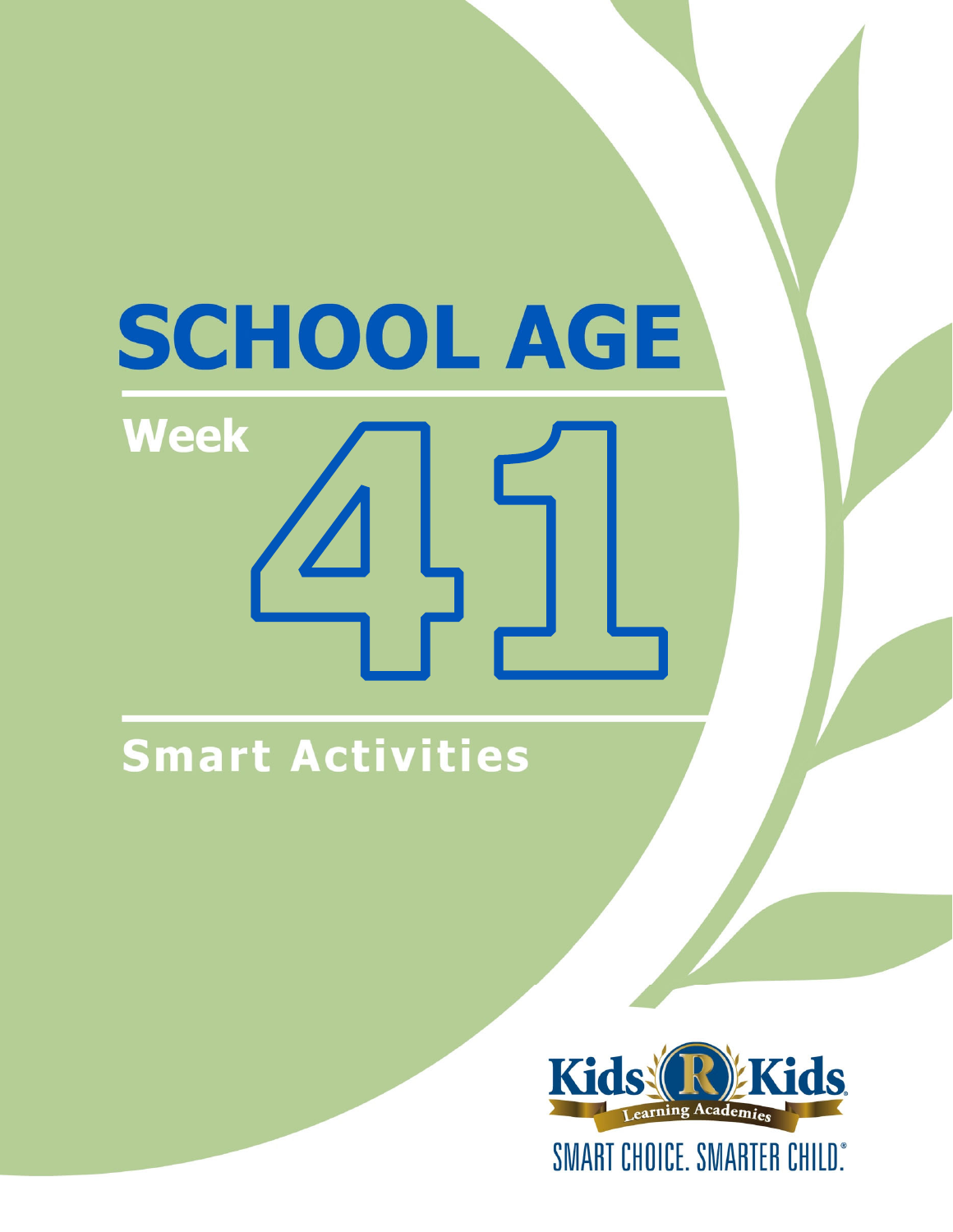## **SCHOOL AGE** Day Neek 41

### **Estimations and Probabilities (Part I)**

**Materials:** coin (penny, nickel, or quarter), construction paper, pencil

**Preparation:** Find or create an open area. Gather materials.

#### **Instructions:**

- 1. Fold the sheet of construction paper in half.
- **ails."**<br>ails." 2. Label one half of the sheet "heads." Then label the other half "tails."
- 3. Choose how many times you would like to flip the coin. Ex: 25, 50 or 100 times!
- 4. After choosing how many times you would like to flip the coin, make an estimation of how many times you think the coin will land on heads vs tails.
- 5. Write your estimations on the top of the construction paper. Label it "Estimation" if you choose.
- 6. While flipping the coin, make tally marks in the appropriate column to keep track of which side the coin landed on.
- 7. After flipping the coin the number of time you chose, count the tally marks for each column and write the amount down at the bottom for each column.
- 8. Did you come close to your estimations?





**Smart Activities**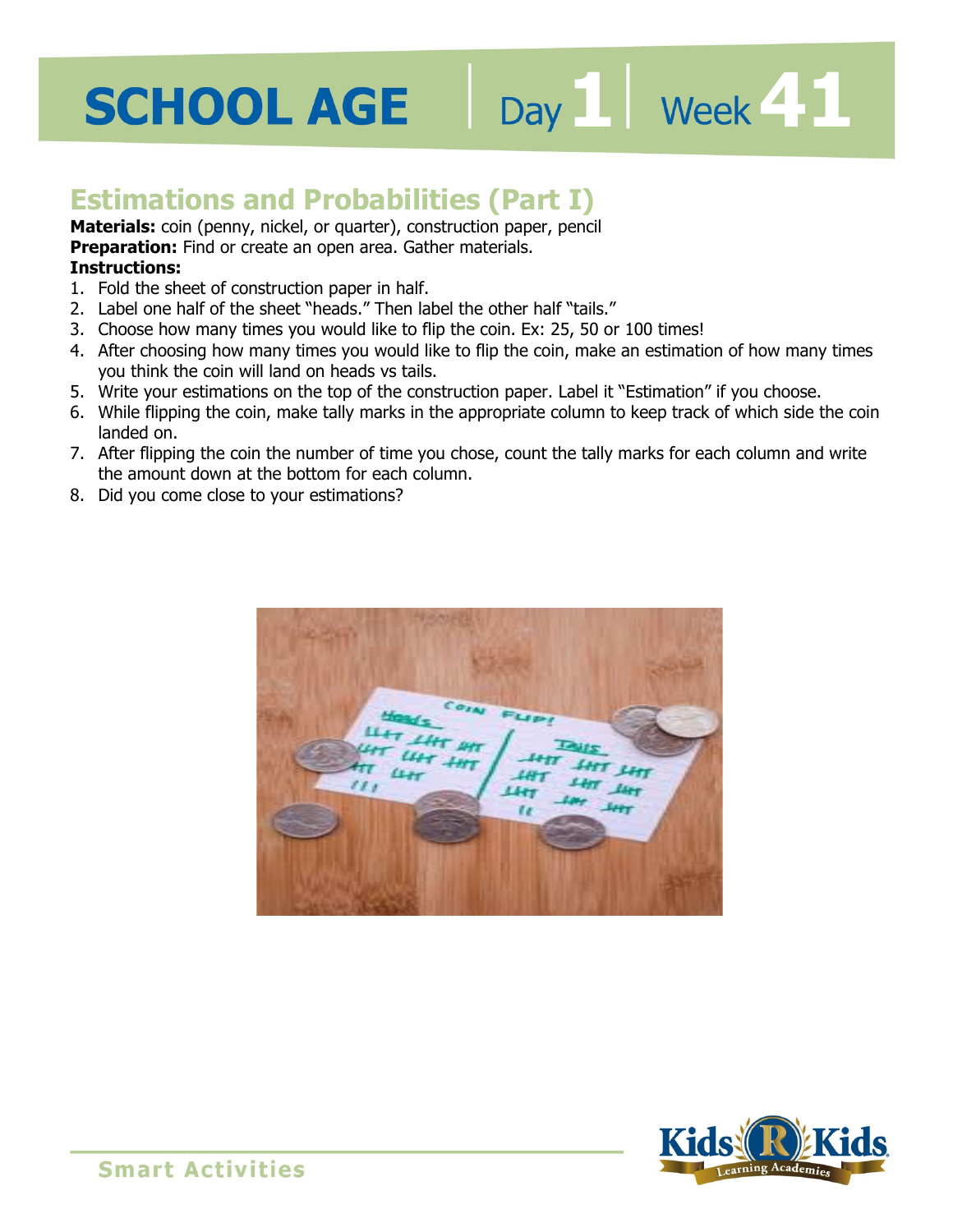## **SCHOOL AGE**

## Day 1 **Week 41**

### **Estimations and Probabilities (Part II)**

**Materials:** construction paper, crayons, marker, pencil, ruler

**Preparation:** Gather materials.

- 1. We are going to create a bar graph from the coin toss tally.
- **Freparation:** Gather materials.<br>**Instructions:**<br>1. We are going to create a bar graph from the coin toss tally.<br>2. Utilizing the pencil and ruler, create two columns: one for heads and one for tails.
- 3. After creating the two columns, draw boxes in each column. Each box created represents five-coin tosses (counting by fives).
- 4. Draw enough boxes to represent the number of times you flipped the coin. Ex: If you flipped the coin 25 times, you would have five boxes for each column (Heads and Tails).
- 5. After you have finished drawing and numbering the boxes (by five), and labeled each column "Heads" and "Tails." Select a color for each column, ex: red for "heads" and blue for "Tails."
- 6. Color/shade the appropriate number of boxes for tally marks. (Remember each box represents five tally marks.)
- 7. Now you have created a coin toss bar graph!



| Coin Flip |       |
|-----------|-------|
| Heads     | Tails |
|           |       |
|           |       |
|           |       |
|           |       |
|           |       |
|           |       |
|           |       |
|           |       |
|           |       |
|           |       |
|           |       |



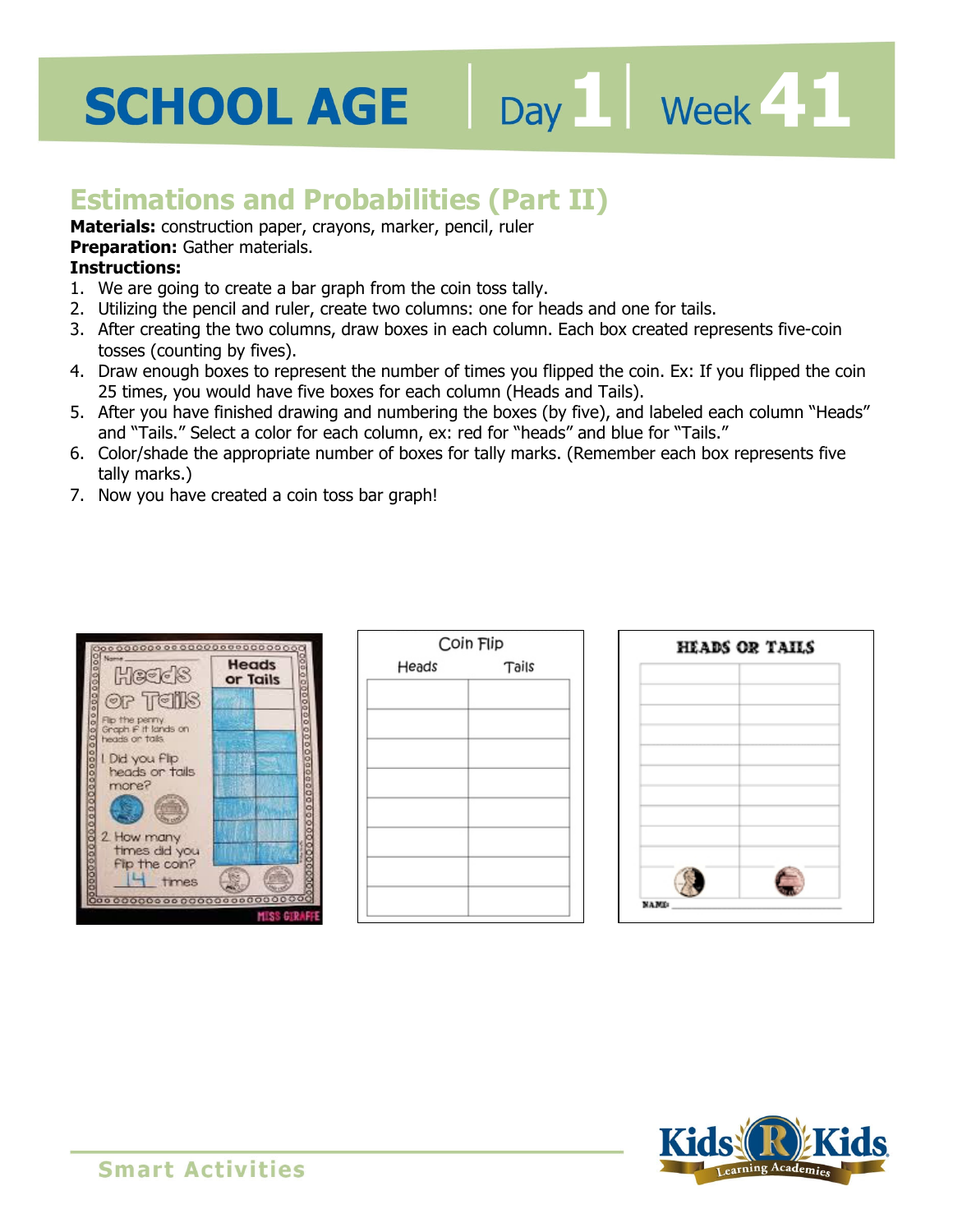## **2 41**

### **Geometric Coasters**

**Materials:** cork coasters (round), foam paintbrushes, paint (various colors), painter's tape, scissors **Preparation:** Gather materials.

- 1. First, cover your work area using old paper, newspaper, etc.
- **Freparation:** Gatrier materials.<br>**Instructions:**<br>1. First, cover your work area using old paper, newspaper, etc.<br>2. Then, use your painter's tape to make a pattern onto your square coasters by crisscrossing the tape and leaving triangle shaped cork openings.
- 3. Next, paint each open space a different color and let dry. Be sure you use enough paint to fill in all the little holes in the cork.
- 4. Carefully remove the tape.
- 5. If desired, you can add more shapes to your coasters after the first section dries.
- 6. Now, your coasters are ready to use!



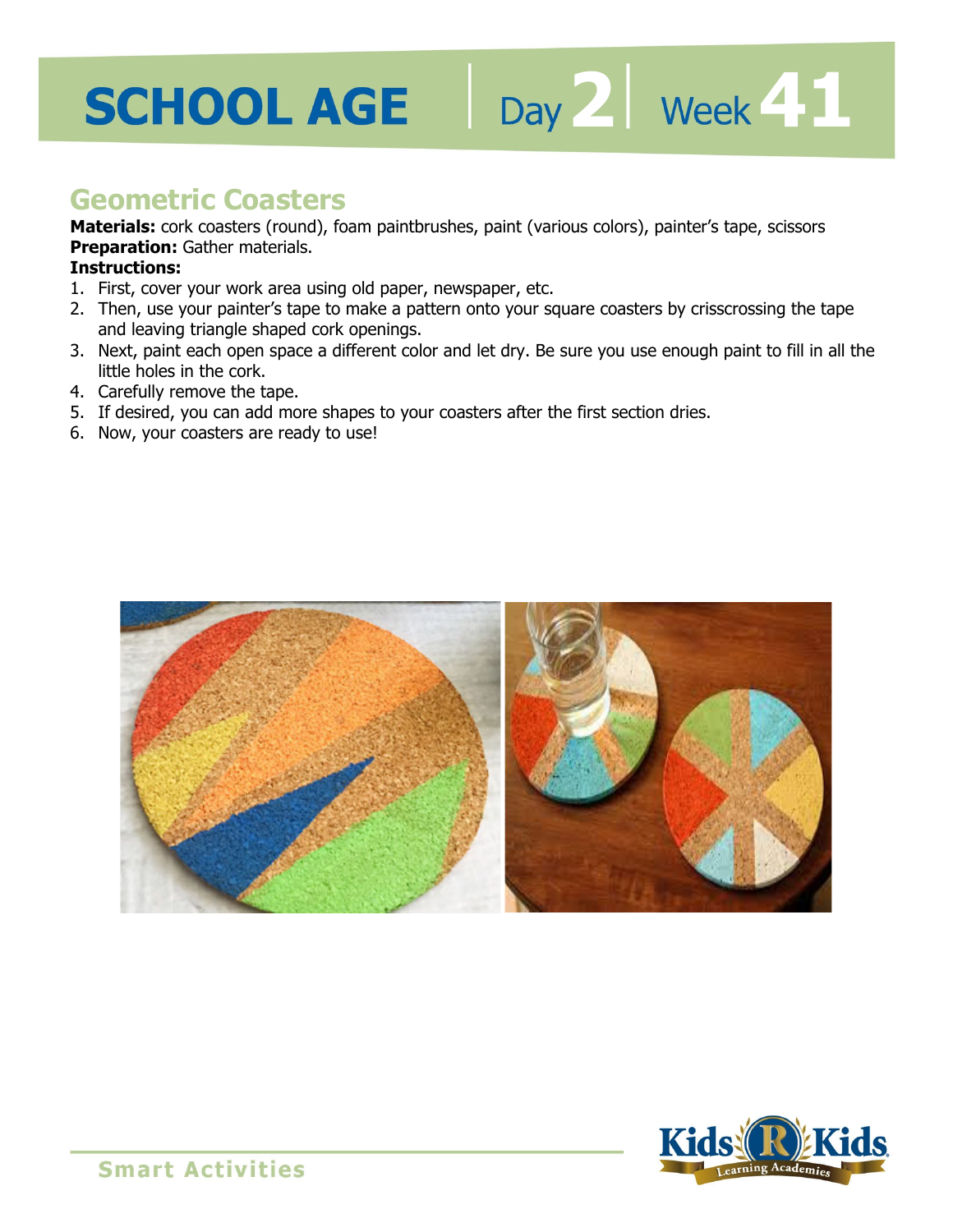## **SCHOOL AGE** Day 3 | Week 41

### **Finish Line - Probability**

**Materials:** pencil or small items to use as place markers, two dice

**Preparation:** Each number represents a cyclist on the game board.

- **1 4**  1. Select a cyclist to cheer for (the one you think will reach the finish line first).
- 2. Roll two dice. Add the two numbers rolled.
- 3. Pick that cyclist's column and color in one space towards the finish line.
- 4. During play, try to predict which one will reach the finish line first. Is it the same as the cyclist you originally chose? Why do you think this?
- 5. Continue until one of the cyclists reaches the finish line (all of the spaces in the cyclist's column are filled in).





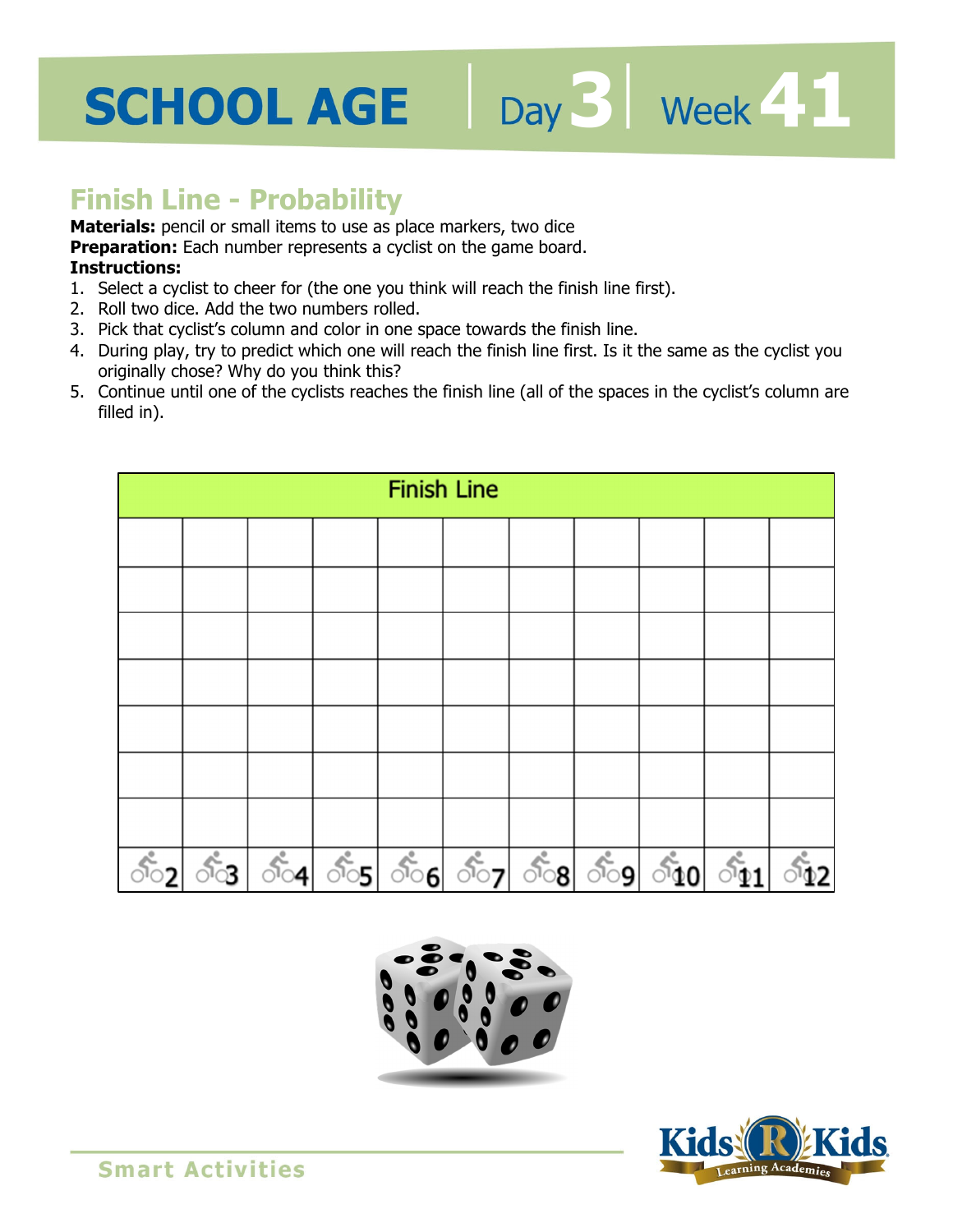## **SCHOOL AGE**

### **Skee Ball Laundry Basket Style**

Materials: balls (plastic, ex: ball pit balls), cardboard, cardboard box, duct tape, laundry basket (2), markers, paper, scissors or box cutters (adult supervision needed)

Day 3 | Week 41

#### **Preparation: Gather materials.**

- 11 ancers, paper, sussors or box cutters (adult supervision needed)<br>**Preparation:** Gather materials.<br>**Instructions:**<br>1. First, with an adult assistance cut your cardboard box into a ramp. To make the ramp, cut off the top and one end from the box.
- 2. Then, cut some pieces from your cardboard to create a curved ramp and tape it in place with duct tape.
- 3. Decide on a point system and tape the numbers (like the picture below) to the baskets.
- 4. To play the game, simply roll the balls up the ramp and launch them into the laundry baskets. It works best if you kneel to roll the balls.



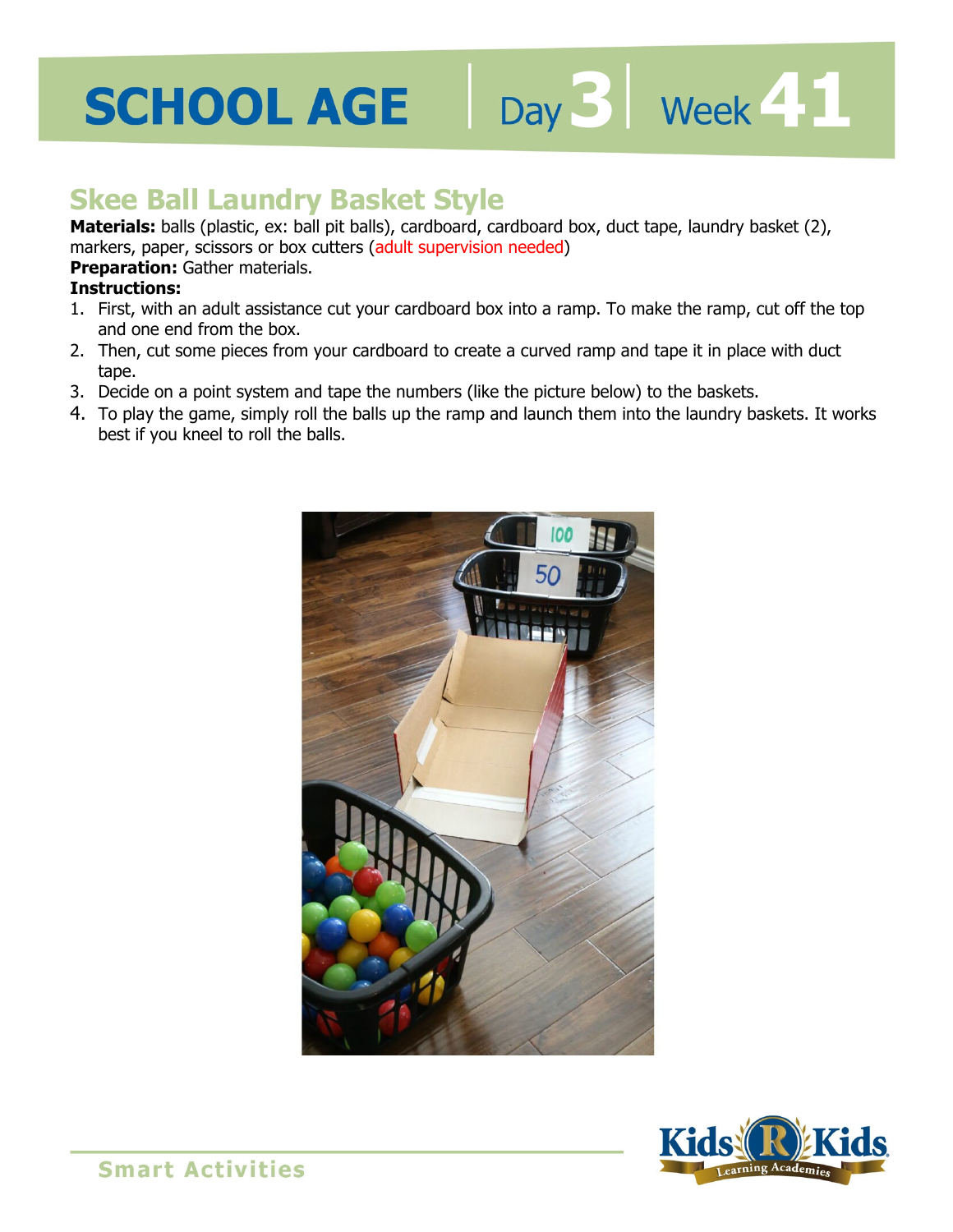## **SCHOOL AGE**

Day 4 | Week 41

### **Edible Geodes Creation**

#### **What is a Crystal Geode?**

pace inside a TOCK. Over many ye<br>When the rock is cut open, you c<br>layer of rock, this could be from a<br>ock. The crystals are formed over Geodes are formed when a liquid mineral solution enters a hollow space inside a rock. Over many years the water evaporates, leaving a crystalized mineral inside the rock. When the rock is cut open, you can see the crystals inside the rock shell. Geodes start as a bubble inside a layer of rock, this could be from an animal burrow, tree roots, or even an air inside explosive volcanic rock. The crystals are formed over time, as the rain pelts over them, as tiny clusters or single crystals. (Use the internet to discover more facts about Crystal geodes and see all the different colors.)

**Materials:** silicone muffin cups, cookie sheet, hard candies (i.e. Jolly Ranchers), rolling pin, plastic baggies, cocoa powder, oven (Adult supervision or assistance is required)

**Preparation:** Gather materials. Preheat oven to 350 degrees.

- 1. Begin unwrapping your hard candies and place them inside the plastic baggies (separate the colors).
- 2. Then, here is the fun part, use your rolling pin to crush the candies into tiny pieces. First, make sure you are in a place where you can smash the rolling pin on each bag breaking up the candies. Then, push down hard and roll repeatedly until they are in tiny pieces.
- 3. Next, get your muffin cups and place them on the cookie sheet.
- 4. Sprinkle a layer of the crushed candy on the bottom of each muffin cup. You can use one color or mix it up to make it really look like a real geode.
- 5. Place the cookie sheet (have an adult do this) in the oven for about 5 minutes. Hint: you want your candy to be just melted when you take it out.
- 6. Then take your rock candy geodes out of the oven and let cool. Once the candies are hard again you can pop them out of the muffin cups and coat the edges with cocoa powder (which represents the rock coating surround the real geodes).
- 7. Now, it is time to eat and enjoy!



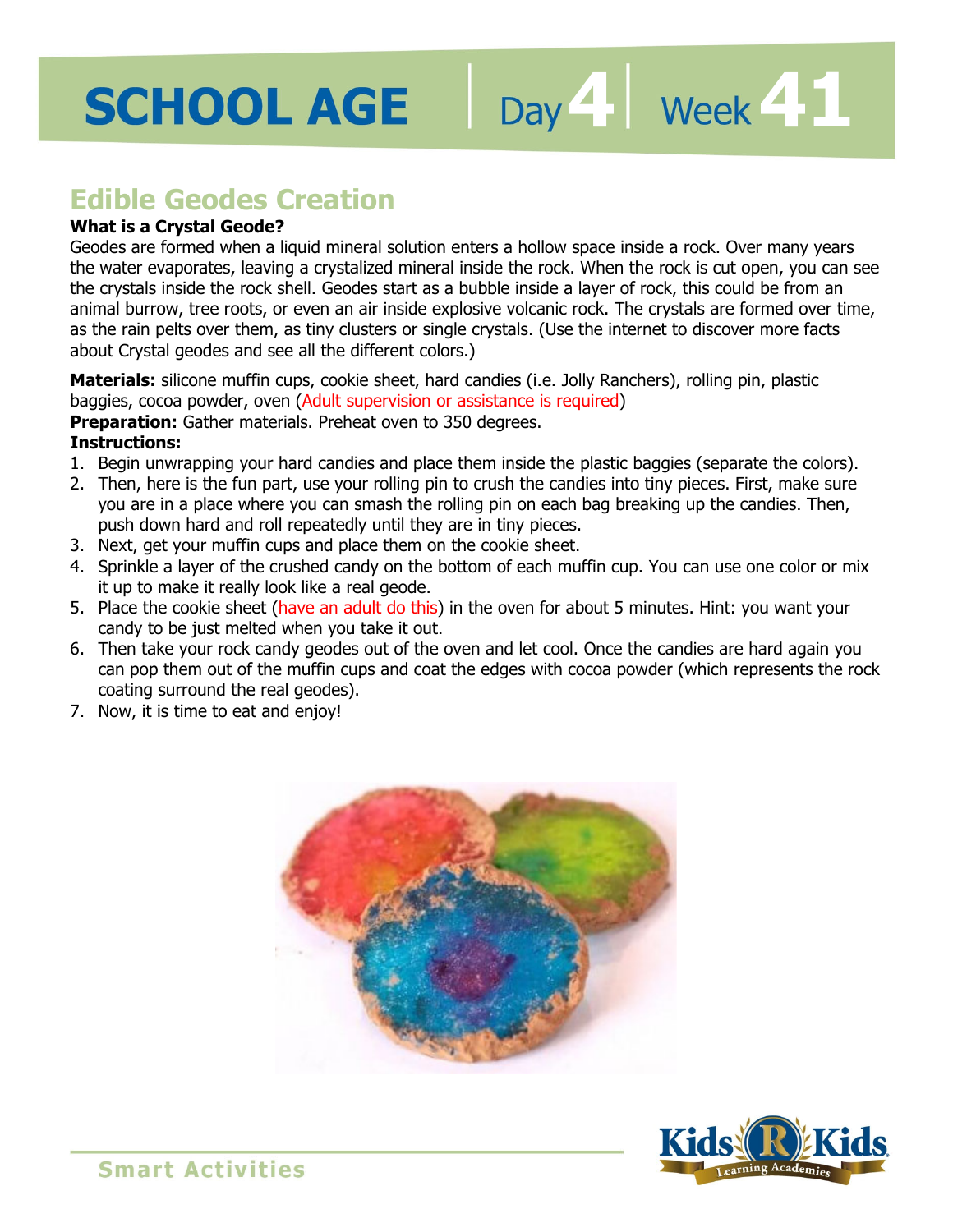## **SCHOOL AGE** Day D Week 11

### **Wind Resistance of Cubes and Cylinders**

**Materials:** cubes (ex: blocks, present box, dice), cylinder shapes (ex: blocks, cans, cardboard tube empty and/or full, battery), hair dryer, paper, pencil, tape, tape measure

asure<br>its and sizes of cubes and cylinde<br>**1 Preparation:** Gather materials. Be creative and get different weights and sizes of cubes and cylinders. **Instructions:** 

- 1. First, set out all your materials and plug in your hair dryer.
- 2. Then place tape in two different positions on your table or counter. The first piece of tape is going to be where your hairdryer will be positioned to keep it consistent and the second position is where you will place your object.
- 3. Draw pictures on your paper of the various objects and make a hypothesis on which one will go the furthest.
- 4. Now place one of your objects on the second piece of tape and turn the hair dryer on high. (Test the cylinders two ways: 1. on its side with the ability to roll and 2. standing up unable to roll.)
- 5. Using your measuring tape, measure how far the object moved. Record down on your paper and draw a picture of it.
- 6. Continue until all objects have been tested and measured.
- 7. Which one of each shape went the furthest? Why do you think this happened?